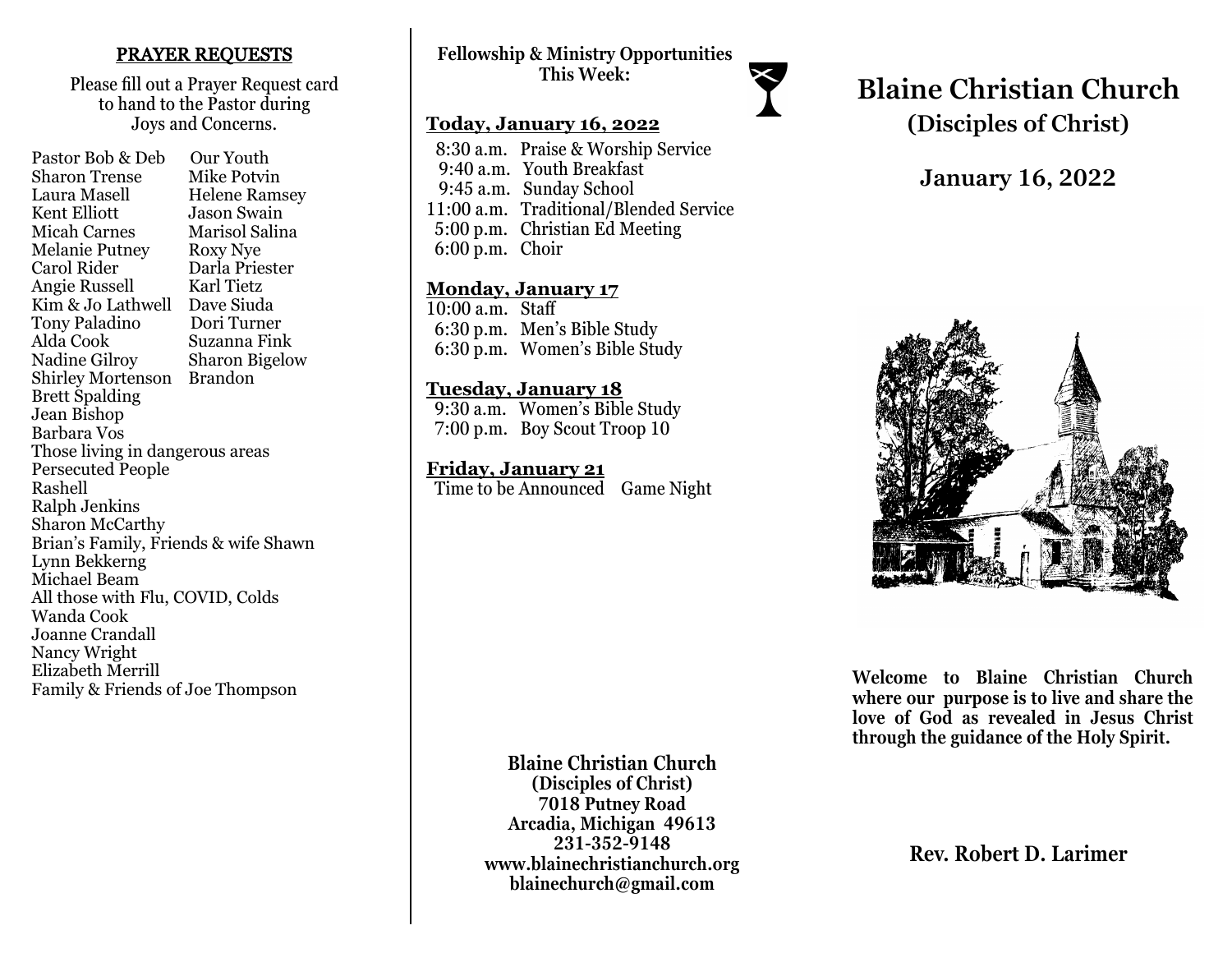# **Praise & Worship 8:30 a.m.**

\*Passing the Peace

\*Songs of Praise

Children's Moment

Prayer for Illumination

Scripture Readings 1 Corinthians 12:1-11 Pg. 931 John 2:1-11 Pg. 861

Sermon - "Now, About Spiritual Gifts"

\*Song of Praise \*Invitation \*Song of Praise

Joys and Concerns Pastoral Prayer

Communion All who profess Jesus Christ as Lord and Savior are invited to partake.

\*Benediction

Elders are available on either side of the sanctuary to pray with and for you after the service.

## SERVING TODAY

Minister: Robert D. Larimer Worship Leader: Sue Spalding Praise Team: Mike Brief, Jenny Caylen, Jacque Erdman, Doug Erdman, Deb Larimer, Carolyn Waterson Children's Moment: Carolyn Waterson Greeter: Chuck Wolverton Usher: Sally Wolverton Fellowship:

| *Indicates all who are able, please stand.                                                |       |
|-------------------------------------------------------------------------------------------|-------|
| Prelude                                                                                   |       |
| Time of Sharing                                                                           |       |
| Passing the Peace                                                                         |       |
| *Introit<br>Christ Be Our Light                                                           |       |
| <i>*</i> Hymn of Praise<br><b>Blessed Assurance</b>                                       | # 543 |
| *Invocation                                                                               |       |
| Seek Ye First<br><i>*</i> Response                                                        |       |
| Children's Moment                                                                         |       |
| Anthem - Shine, Jesus Shine<br>Kids Kare is offered following anthem.                     |       |
| <b>Prayer for Illumination</b>                                                            |       |
| <b>Scripture Readings</b><br>1 Corinthians $12:1-11$<br>Pg. 931<br>Pg. 861<br>John 2:1-11 |       |
| Sermon - "Now, About Spiritual Gifts"                                                     |       |
| *Hymn of Invitation<br>Trust and Obey (vs. 3)                                             | # 556 |
| *Invitation<br>Trust and Obey (vs. 4)                                                     | # 556 |
| <b>Joys and Concerns</b><br><b>Pastoral Prayer</b>                                        |       |
| Call to Communion                                                                         |       |
| <b>Hymn of Preparation</b><br><b>Take Our Bread</b>                                       | # 413 |

**Traditional / Blended 11:00 a.m.** 

Sharing of the Bread & Cup All who profess Jesus Christ as Lord and Savior are invited to partake.  $*$ Doxology  $*$ 46 \*Benediction \*Closing Chorus Family of God (chorus) Elders are available on either side of the sanctuary to pray with and for you after the service. SERVING TODAY Minister: Robert D. Larimer Elders: Steve VanDePerre, Judy Spohn Worship Reader: Deb Kessler Prelude: Mercy Sobkoviak Pianist: Mercy Sobkoviak Choir Director: Carolyn Waterson Children's Moment: Carolyn Waterson Kids Kare: Jenny Caylen Diaconate Servers: Rob & Dale Janusch, John & Linda Byers Greeter: Jannette Ervin Usher: Bonnie Putney Fellowship:

# **The Lord's Prayer**

Our Father, who art in heaven, hallowed be Thy name. Thy Kingdom come, Thy will be done on earth as it is in heaven. Give us this day, our daily bread and forgive us our debts as we forgive our debtors. Lead us not into temptation, but deliver us from evil. For thine is the kingdom and the power and the glory forever. Amen.